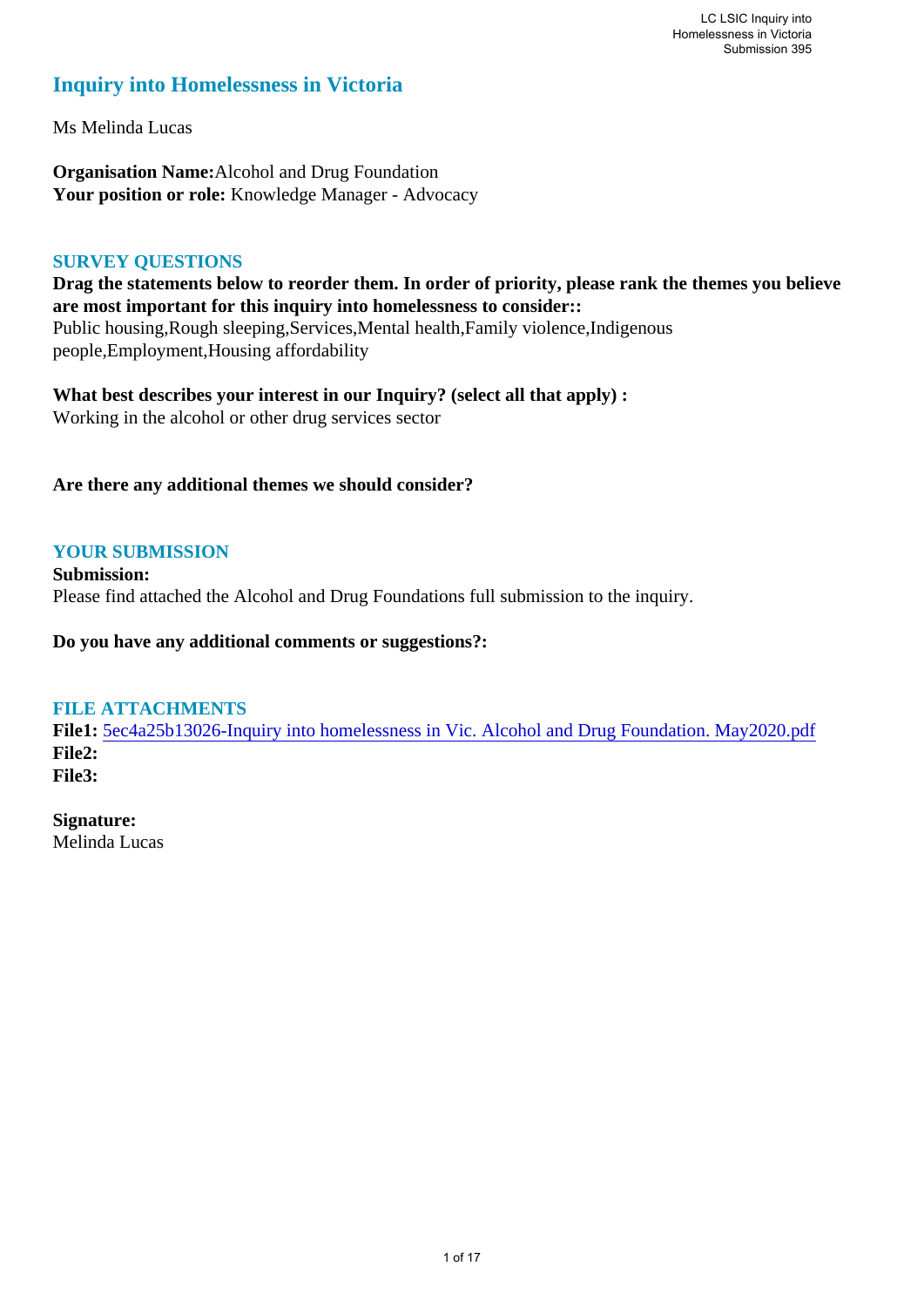

PREVENTING HARM IN AUSTRALIA



# Inquiry into Homelessness in **Victoria**

Submission to Legal and Social Issues Committee Legislative Council Parliament of Victoria

Dr Erin Lalor Erin.lalor@adf.org.au

20 May 2020

Level 12 607 Bourke Street Melbourne VIC 3000

PO Box 818 North Melbourne VIC 3051

- T 03 9611 6100 F 03 8672 5983 adf@adf.org.au

ABN 66 057 731 192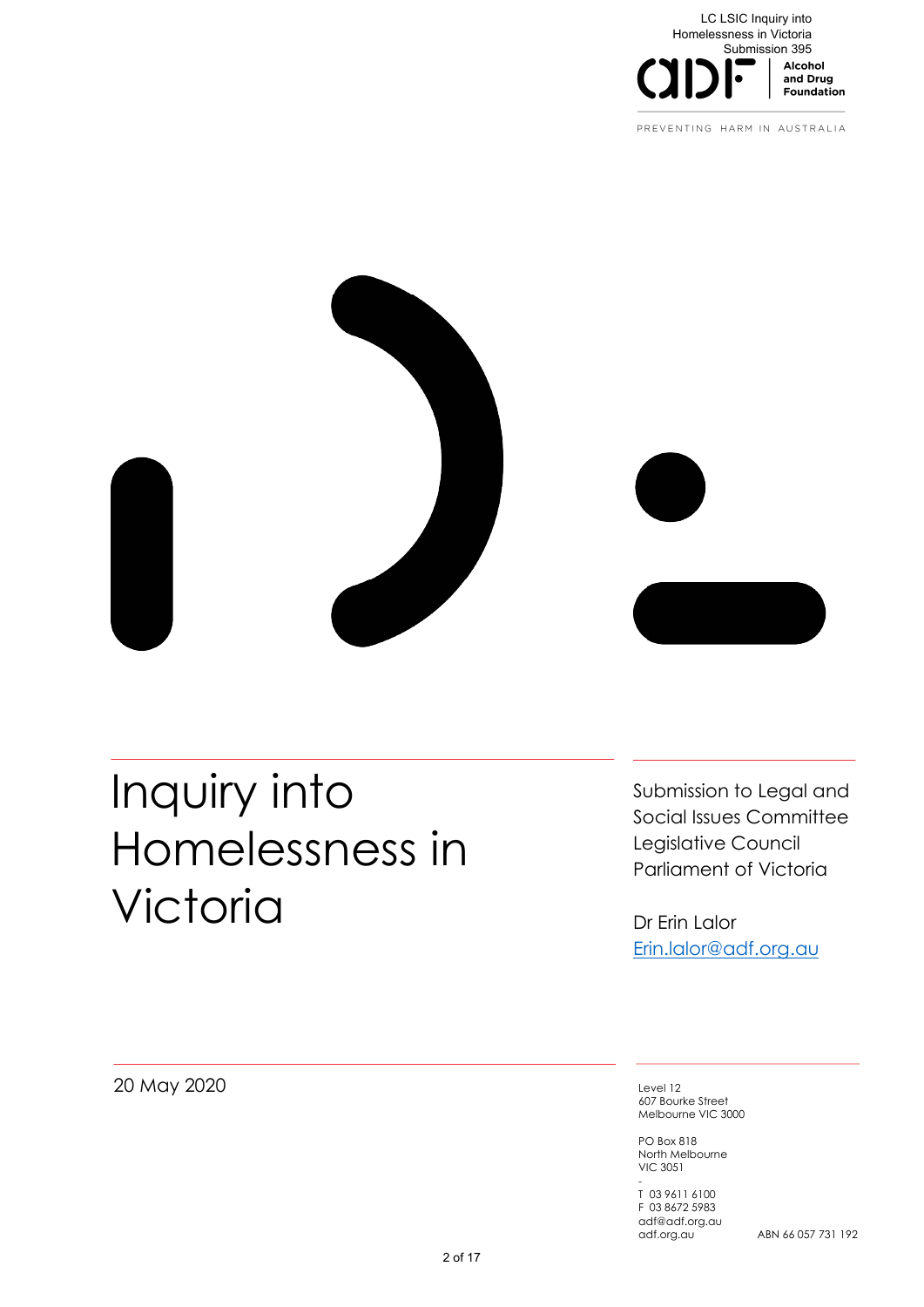

# 1 Contents

| $\overline{2}$ |                                                                |  |
|----------------|----------------------------------------------------------------|--|
| 3              |                                                                |  |
| 4              |                                                                |  |
| 5              |                                                                |  |
|                | 5.1<br>5.2<br>5.2.1                                            |  |
| 6              |                                                                |  |
|                | 6.1<br>6.2<br>6.2.1<br>6.2.2                                   |  |
| $\overline{7}$ |                                                                |  |
|                | 7.1<br>7.1.1<br>7.1.2<br>7.1.3                                 |  |
| 8              | Effective harm reduction support for drug dependent homeless11 |  |
|                | 8.1<br>8.2                                                     |  |
| 9              |                                                                |  |
| 10             |                                                                |  |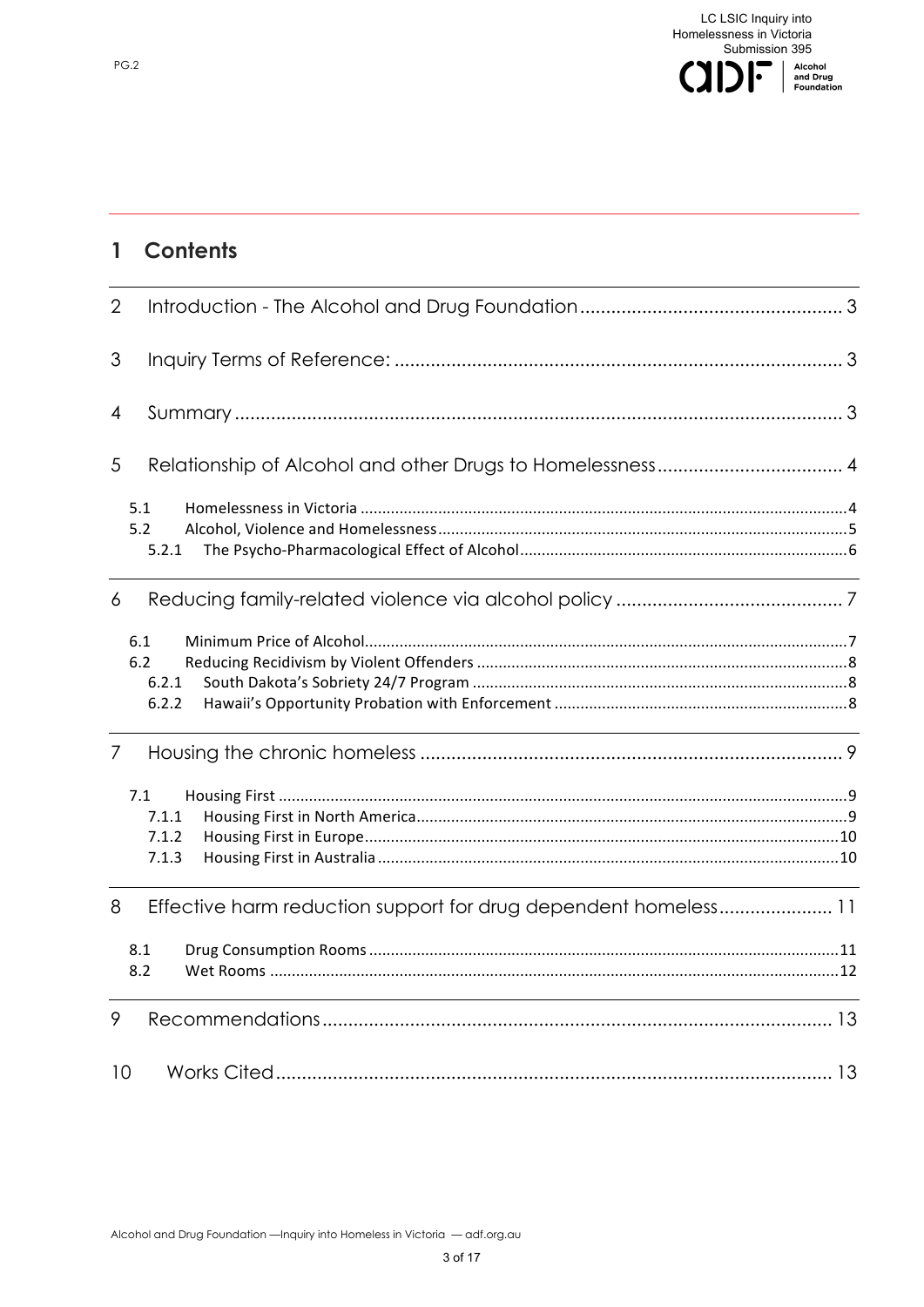# Inquiry into Homelessness in **Victoria**

# 2 Introduction - The Alcohol and Drug Foundation

The Alcohol and Drug Foundation (ADF) welcomes the opportunity to contribute to the Inquiry into Homelessness in Victoria.

Founded in 1959, the ADF has contributed 60 years of continuous service to communities across Australia. The ADF works in partnerships with communities to reduce the burden of disease caused by alcohol and other drug problems. We also provide information on alcohol and other drugs that reach all corners of Australia through our website, SMS and telephone services. Our focus is on prevention and early intervention and our strategies include community action, health promotion, education, information, policy, advocacy, and research.

# 3 Inquiry Terms of Reference:

That this House requires the Legal and Social Issues Committee to inquire into, consider and report, within 12 months, on the state of homelessness in Victoria, and the Committee should—

- 1. provide an independent analysis of the changing scale and nature of homelessness across Victoria;
- 2. investigate the many social, economic and policy factors that impact on homelessness; and
- 3. identify policies and practices from all levels of government that have a bearing on delivering services to the homeless.

# 4 Summary

There is not a single population of homeless people but subgroups of homeless people whose circumstances and needs differ. They are not necessarily always distinct groups as the populations can overlap. They include people whose homelessness is caused or compounded by dysfunctional use of alcohol and other drugs, and people whose homelessness is a consequence of family or intimate partner conflict and violence that is partly driven by excessive alcohol consumption.

A comprehensive response to homelessness will recognise the contribution of dysfunctional alcohol and other drug problems to homelessness and meet the immediate needs of people whose AOD use is a barrier to their enlisting support, by providing access to permanent longer term housing, by reducing toxic levels of alcohol consumption by those at risk of offending and by preventing recidivism among violent offenders.

The ADF submission provides evidence on how each of these issues can be addressed because policymakers can influence, if not determine, the rate of homelessness in a society. After the homeless rate rose by 169 per cent between 2010-2018 in the UK, the Minister for Housing stated the government needed to ask 'hard questions' about its polices, because "we have a duty to act and to do more" [1].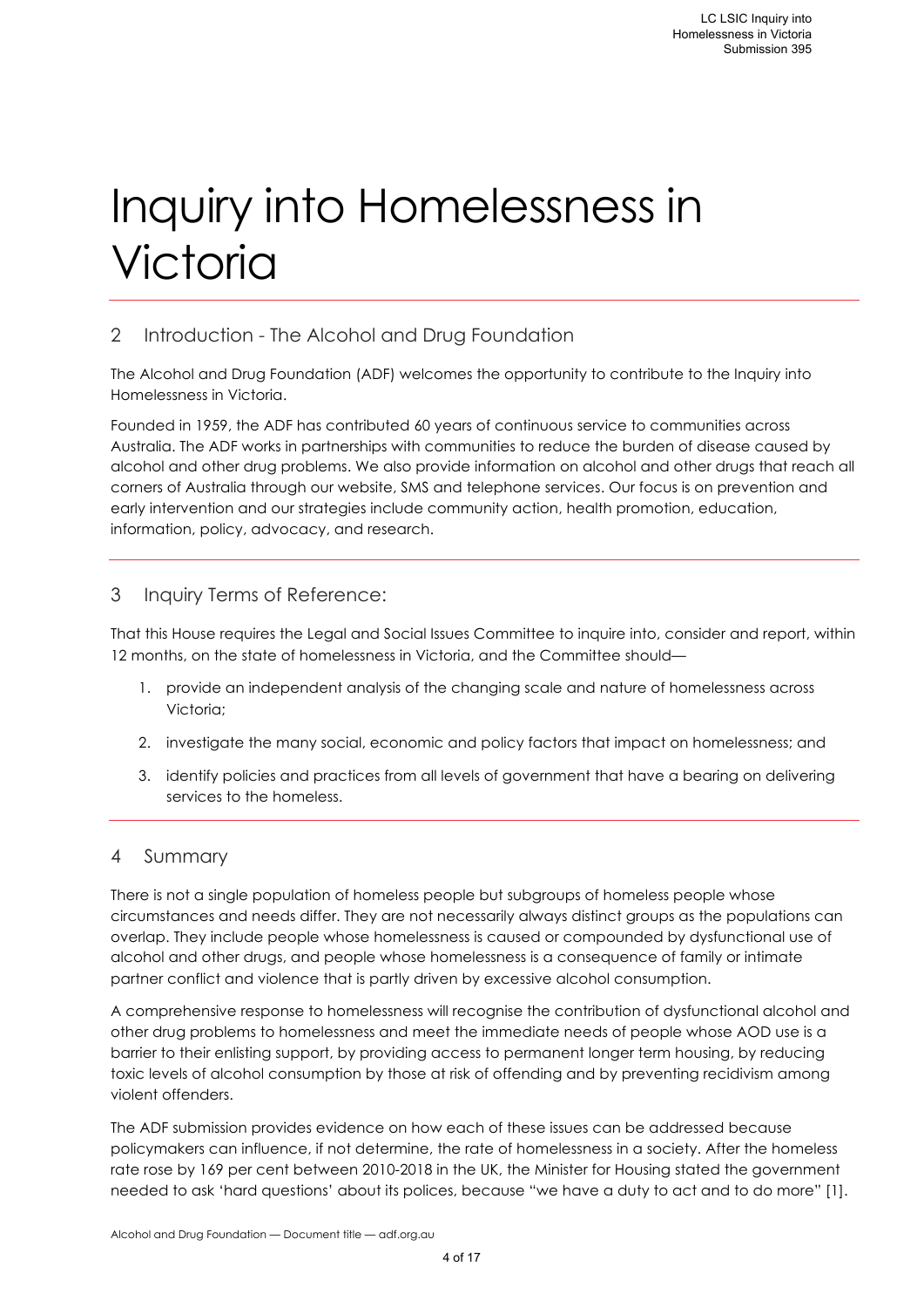# 5 Relationship of Alcohol and other Drugs to Homelessness

While the Alcohol and Drug Foundation understands that many factors contribute to homelessness, (including unemployment, family conflict, lack of social housing), we think the symbiotic relationship between alcohol (and other drugs) and homelessness must be acknowledged or our responses to homelessness will lack grip. Dysfunctional use of alcohol and other psychoactive drugs (AOD) can propel people into homelessness and can prolong the experience of homelessness [2]. Conversely, people who are homeless are at risk of consuming toxic amounts of alcohol and other drugs as a consequence of coping with physical, emotional and mental stress. Problematic alcohol use in particular contributes to family violence which in turn drives many people, usually females, into seeking refuge outside the family home and can lead to homelessness.

Extensive research indicates alcohol and drug dependence is disproportionately high within homeless populations: a meta-analysis of psychiatric disorders among homeless people produced estimates of 38% for alcohol dependence, 24% for drug dependence as well as 12.7% for psychotic disorders and 11.4% for major depression [3]. Drug dependence compounds the marginalisation of homeless people because it results in less access to services and care as their continuing drug use is interpreted as an inability to benefit from help [4]. Housing services traditionally have demanded that drug dependent clients cease using substances before they are granted access to temporary and supported accommodation. That 'staircase' model of help has clients advancing to independent housing only after remaining compliant and abstinent during a period of supported accommodation; thus, clients who cannot achieve or sustain abstinence are locked out of help and remain homeless [4].

Note: The Housing First approach that has shown success in assisting homeless people with comorbid drug and/or mental health problems with maintain medium term accommodation is outlined below.

#### 5.1 HOMELESSNESS IN VICTORIA

The Australian Bureau of Statistics'(ABS) definition of homelessness encompasses the adequacy of the dwelling, security of tenure and space for social relations [5]. A person is considered 'homeless' in the following circumstances: when their current dwelling is inadequate, they lack tenure or their tenure is short and not extendable, or does not allow them to have control of or access to space for social relations, and they do not have suitable alternative accommodation [5]. Homeless people 'sleep rough', either in the open, in tents or in motor cars; or occupy emergency accommodation; or reside in supported accommodation for the homeless, or live in severely crowded dwellings [5].

Homeless persons are among the most marginalised people: the ABS noted a series of markers of extreme disadvantage and social exclusion that is disproportionately common among homeless people: low levels of education; serious health conditions; restrictive psychological disabilities; recent victim of violence; unemployment; reliance on government allowances and pensions; inability to pay bills; and missing meals due to a lack of money [5].

The rate of homelessness is rising In Victoria: from a rate of 38.9 per 10,000 persons in 2001 it reached 41.9 per 10,000 persons in 2016, the third highest rate of all the Australian states and territories [6]. A total of 24,815 Victorians was homeless on Census Night 2016, around one fifth of the total number in Australia [6]. According to the Council for Homeless People in Victoria homeless people explained their predicament was due to a lack of housing (40%), to escape violence (35%), a lack of money/finance (11%), relationship breakdown (5%), physical illness, mental illness and addiction (2%) [7]. These factors are not mutually exclusive because alcohol and other drug use is implicated in much family, intimate partner and domestic violence, as enunciated below.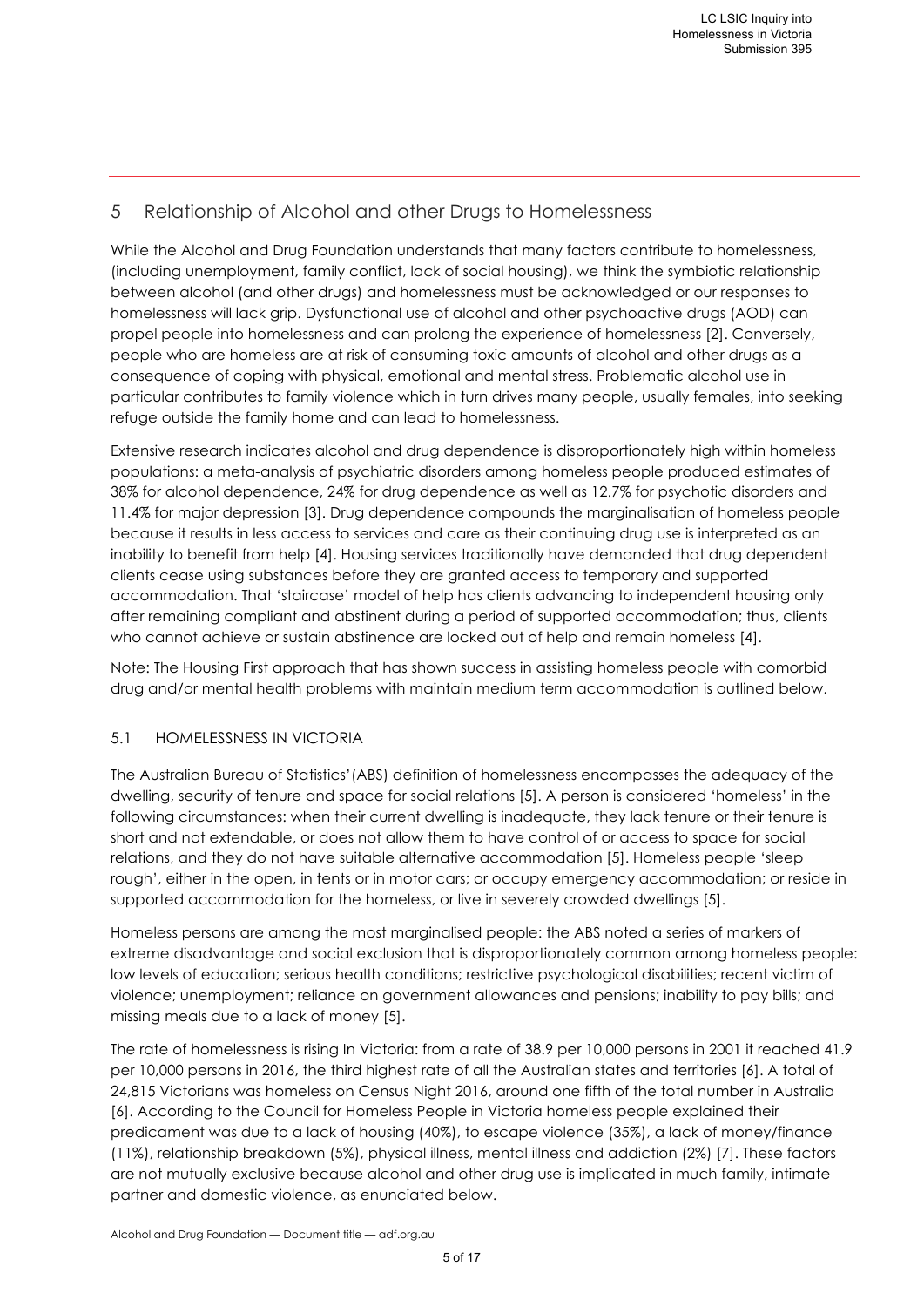The Specialist Homeless Services (SHS) provide accommodation and other services to those who are homeless or at risk of becoming homeless. The most recent published SHS data relates to the year 2018- 2019 [2]. Of the 290,000 national clients registered with SHS, 28,000, or 10 per cent, had a co-existing alcohol and other drug problem [2]. Compared with SHS clients without an AOD problem, the data revealed clients with an AOD problem remain homeless for longer periods, have more serious health problems and face more challenging situations overall [2]. They draw on homeless services more often and for longer periods, are more likely to be homeless on presentation, are less likely to meet case management goals and are more likely to be homeless at the end of the period of support [2]. Over 40% of homeless people with an AOD problem report a concurrent mental health problem [2].

In Victoria in 2018-19 there were 112,000 clients of the SHS, a rate of 175 per 10,000 people, a higher proportion than the national rate of 116 per 10,000 people. Nearly one in ten Victorian SHS clients had a concurrent AOD problem, comparable to the national average [2]. The marginal status of SHS clients in Victoria was clear: few were employed (15%) while 40% were not employed and 45% did not participate in the labour force [8]. The main three reasons SHS clients gave for seeking assistance were family and domestic violence (44%), financial difficulties (44%) and a housing crisis (37%). However, the system in Victoria did not meet the demand as 105 requests for help that were received each day could not be addressed [8].

Problematic alcohol and drug use and dependence is disproportionately high within homeless populations: a meta-analysis of psychiatric disorders among homeless people produced estimates of 38% for alcohol dependence, 24% for drug dependence as well as 12.7% for psychotic disorders and 11.4% for major depression [3]. Alcohol and other drug (AOD) problems and mental illness are not only comorbid conditions but each independently contributes to and is a consequence of homelessness [3].

AOD problems compounds the marginalisation of homeless people because it results in them having less access to services and care as their drug use is interpreted as signifying that they are unable to benefit from help [4]. Housing services traditionally have demanded that drug dependent clients cease using substances before they are granted access to temporary and supported accommodation. The 'staircase' model of help has clients advancing to independent housing only after remaining compliant and abstinent during a period of supported accommodation; thus, clients who cannot achieve or sustain abstinence are locked out of help and remain homeless [4].

**Recommendation 1:** That the Committee recommends that homeless services account for and address the issue of severe alcohol and drug use among homeless people.

# 5.2 ALCOHOL, VIOLENCE AND HOMELESSNESS

Domestic, intimate partner and family violence is a leading cause of homelessness for women with children [9]. In 2016–17 around 72,000 women, 34,000 children and 9,000 men in Australia who sought help from homelessness services cited family and domestic violence as a cause or contributor to their homelessness [9]. Alcohol is implicated in the commission of early of all incidents of family and domestic violence (FDV) and alcoholic intoxication increases the severity of harms that result from that violence [10] [11].

When the World Health Organization summarised the evidence on the relationship between alcohol use and intimate partner violence it concluded:

- Alcohol use and intimate partner violence may both be linked to the same underlying factors (such as low socio-economic status or impulsive personality).
- Heavy alcohol use may cause or exacerbate relationship stress which increases the risk of conflict.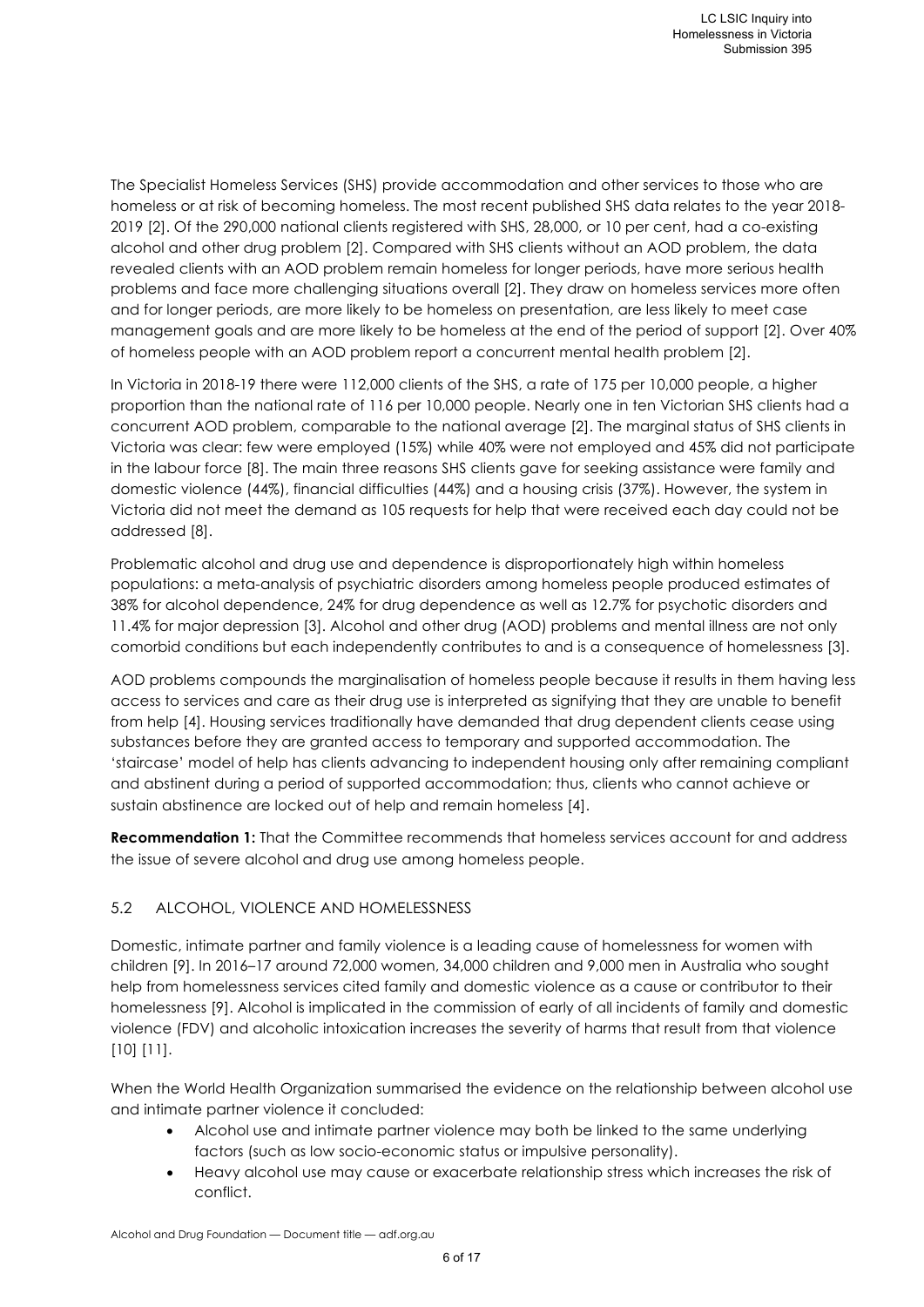- Alcohol use affects cognitive and physical function, resulting in perpetrators of intimate partner violence using a violent resolution to relationship conflicts, rather than a non-violent resolution.
- Excessive drinking by at least one partner can aggravate existing relationship stressors such as financial problems, thus increasing the probability of violence.
- Alcohol use is often used by perpetrators as a justification to violence, or excuse for the violence.
- Experiencing intimate partner violence can result in increased alcohol consumption by the victim as a coping mechanism.
- Intergenerational effects may occur, with children who are witnesses to their parents' violence being more likely to have problematic drinking later in life [12].

A national study conducted for the National Drug Law Enforcement Fund examined the impact of alcohol and other drug use on family violence (FV) [13]. This study surveyed a national panel (n=5118) on AOD issues related to personal safety and retrospectively analysed jurisdictional police data on family violence (FV) and intimate partner violence (IPV) for the period January 2009-December 2013 [13].

According to the data reported by the national panel, alcohol was involved in 34 per cent of intimate partner violence incidents and 29 per cent of family violence incidents; and physical violence occurred in 57 per cent of IPV incidents and 52 per cent of FV incidents. The greater severity of alcohol related incidents was evident as IPV incidents that involved alcohol were more likely to include physical injury (34.4 per cent) or psychological injury (20.6 per cent) compared to incidents in which alcohol was not involved: 19.3 per cent for physical injury and 13.3 for psychological harm [13].

The national panel reported Illicit drug use was implicated in FDV, though at a lower level than alcohol: 12.7 per cent of intimate partner violence incidents and 12.0 per cent of FV incidents involved illicit drugs [13]. Drug-related IPV incidents were more likely to involve physical and psychological injury than nondrug incidents and police were more likely to attend IPV and FV incidents when drugs were involved [13].

Police data in Victoria for that same period provide evidence of the close association between FV and high alcohol levels. Between January 2009-December 2013 Victoria Police officers recorded 233,672 incidents of domestic violence and alcohol was recorded as being present in 44.2 per cent of those incidents. The reported rate rose over the period from 65.1 per 10,000 people to 102.9 per 10,000 people. Illicit drug use was reported as present in 28.0 per cent of cases; however, authors of this study warn that differences in reporting procedures in the states and territories for illicit drugs vary too much to allow a comparison between jurisdictions [13].

The majority of alcohol related offenders were male (77.5 per cent) and most victims were female (76.0 per cent) [13]. The rate of repeat offenders was high: most offenders were recidivists (63.8 per cent or 149, 672 individuals) while 36.2 per cent (n=84,380) were unique offenders; conversely 58.8 per cent of victims were repeat victims (n=137,500) and 41.2 per cent were unique victims (n=961,63) [13].

**Recommendation 2:** That the Committee acknowledge the role of dysfunctional drinking of alcohol by many recidivist perpetrators of family, domestic and intimate partner violence.

# **5.2.1 THE PSYCHO-PHARMACOLOGICAL EFFECT OF ALCOHOL**

While the consumption of alcohol is not a necessary or sufficient cause of violence, the presence of alcohol increases the likelihood of aggression, assault and the severity of harms when violence does occur [14] [11] [15]. The psycho-pharmacological effect of alcohol is an important trigger for uninhibited behavior [16] [17]. As a central nervous system depressant, alcohol has a disinhibiting effect which can produce changed psychological, cognitive and emotional states: these include increased impulsivity and recklessness; a reduction in anxiety or fear regarding social or physical sanctions or danger;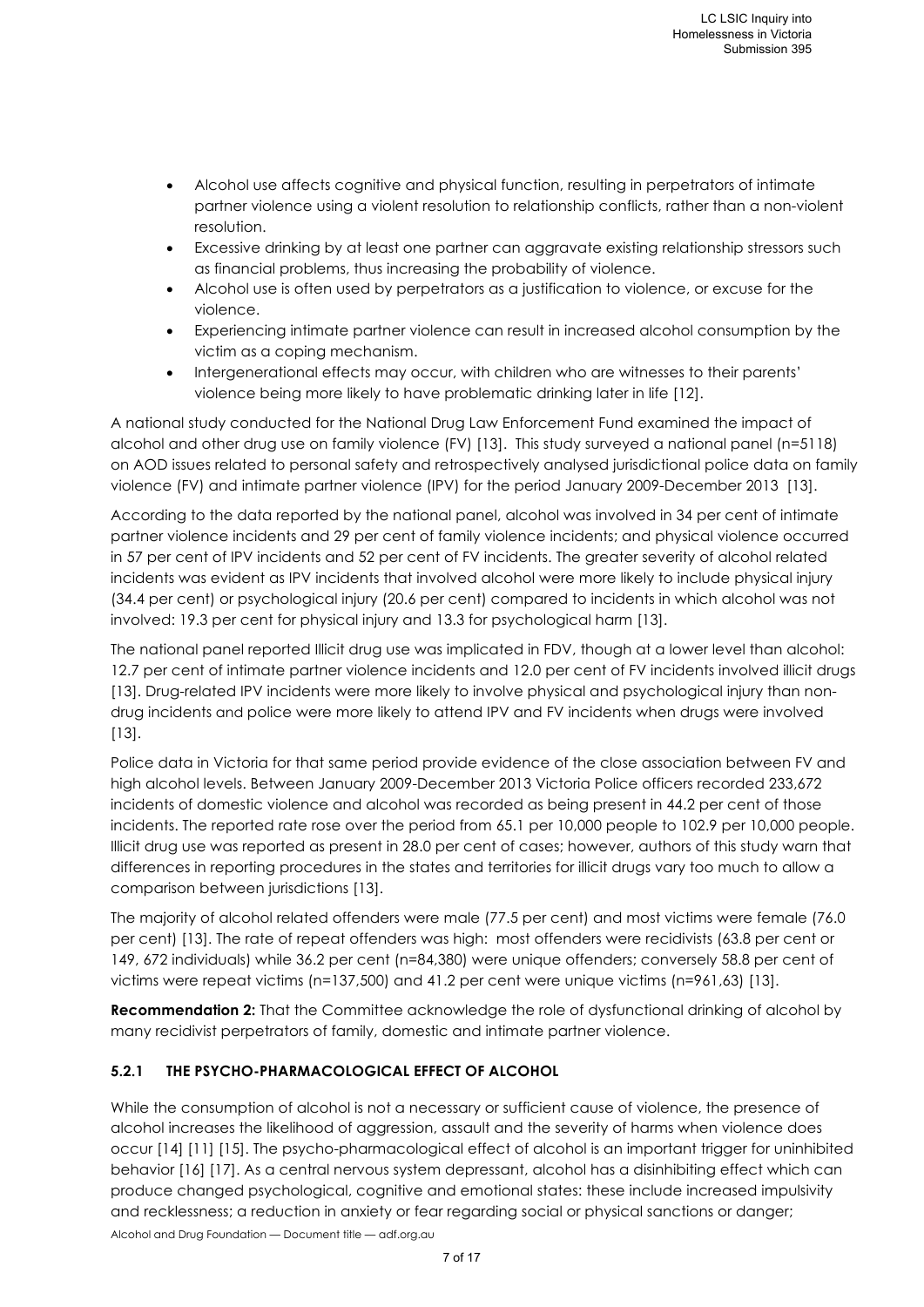heightened emotionality; and narrowing of the perceptual field [18] [19]. This effect undermines the drinker's ability to assess and resist risks and situations they might avoid when not affected by alcohol. These effects are dose related, so as the drinker consumes a progressively greater volume of alcohol they are progressively more liable to act on impulse, to misinterpret words and actions, to respond with emotion rather than thought, and to respond and act aggressively. In short, acute alcohol intoxication is predictive of aggressive responses and violence [18] [20]. A study of violent offenders incarcerated within the USA correctional system showed 40% had been drinking prior to committing the offence for which they were punished [21]. Some estimates have suggested that up to 50% of violent offenders had consumed alcohol prior to their offence [19].

# 6 Reducing family-related violence via alcohol policy

Changes in the consumption of alcohol due to changes in supply of alcohol or demand for alcohol are shown to influence the rate of domestic, family and intimate partner violence. When the supply of alcohol dropped by 10-15% in Norway due to a workers' strike among government-run retail liquor stores, police reported a 25% decline in "home quarrels" [22]. An Australian example occurred in 2008 when the rate and severity of family and community violence declined after the types of beverages and the times when alcohol was sold by retail stores in Fitzroy Valley, Western Australia, was subject to strict controls. A formal evaluation found reductions in alcohol consumption were followed by reductions in the severity of family violence and street violence, as well as improvements in the care of children [23].

The incidence of alcohol related harm, including all forms of violence, can be moderated by public policies that act to reduce the level of alcoholic intoxication. A reduction in intoxication reduces the risk and prevalence of alcohol-fuelled reckless and criminal behavior.

One such policy is the setting of a minimum price for alcohol.

#### 6.1 MINIMUM PRICE OF ALCOHOL

A minimum unit price (MUP) for alcohol beverages, otherwise known as a floor price, establishes a price per standard drink below which alcohol cannot be sold. Controls on price are identified by the World Health Organization as the most effective measure that governments can implement to reduce the harm caused by alcohol [24]. Unlike an increase in tax, a MUP cannot be circumvented by discounting, loss-leading or below-cost selling.

A minimum price is applicable to packaged liquor only, as alcohol sold for immediate consumption on licensed premises is sold at a premium price. Lowering the price is a key marketing strategy for retailers of packaged liquor which includes promotions such as discounted prices, two-for-one deals, docket deals, etc. Packaged alcohol is available for as little as 23 cents per standard drink and off-premises sales accounts for 80% of alcohol sold in Australia.

International research indicates a strong link between alcohol price, consumption and alcohol related harms. Typically, when prices increase, alcohol consumption and harms decrease. This effect is seen in overall consumption as well as in measures of heavy or problematic drinking, and in the level of harms experienced by the drinker as well as to others, including family members [25] [26] [27]. A higher price for alcohol most affects the heaviest drinkers [28], who are most at risk of chronic alcohol related problems, including dependency, and acute adverse consequences due to intoxication that include aggression and violence. The heaviest drinkers account for a large fraction of alcohol sales: 3% of drinkers consume 20% of alcohol and 10% of drinkers consume 40% of the alcohol sold in Australia [29].

While differences in the specific price effects can occur across societies, in general, a price increase of 10% will reduce consumption by an average of 5% [30] [31]. In Saskatchewan, Canada, a 10% increase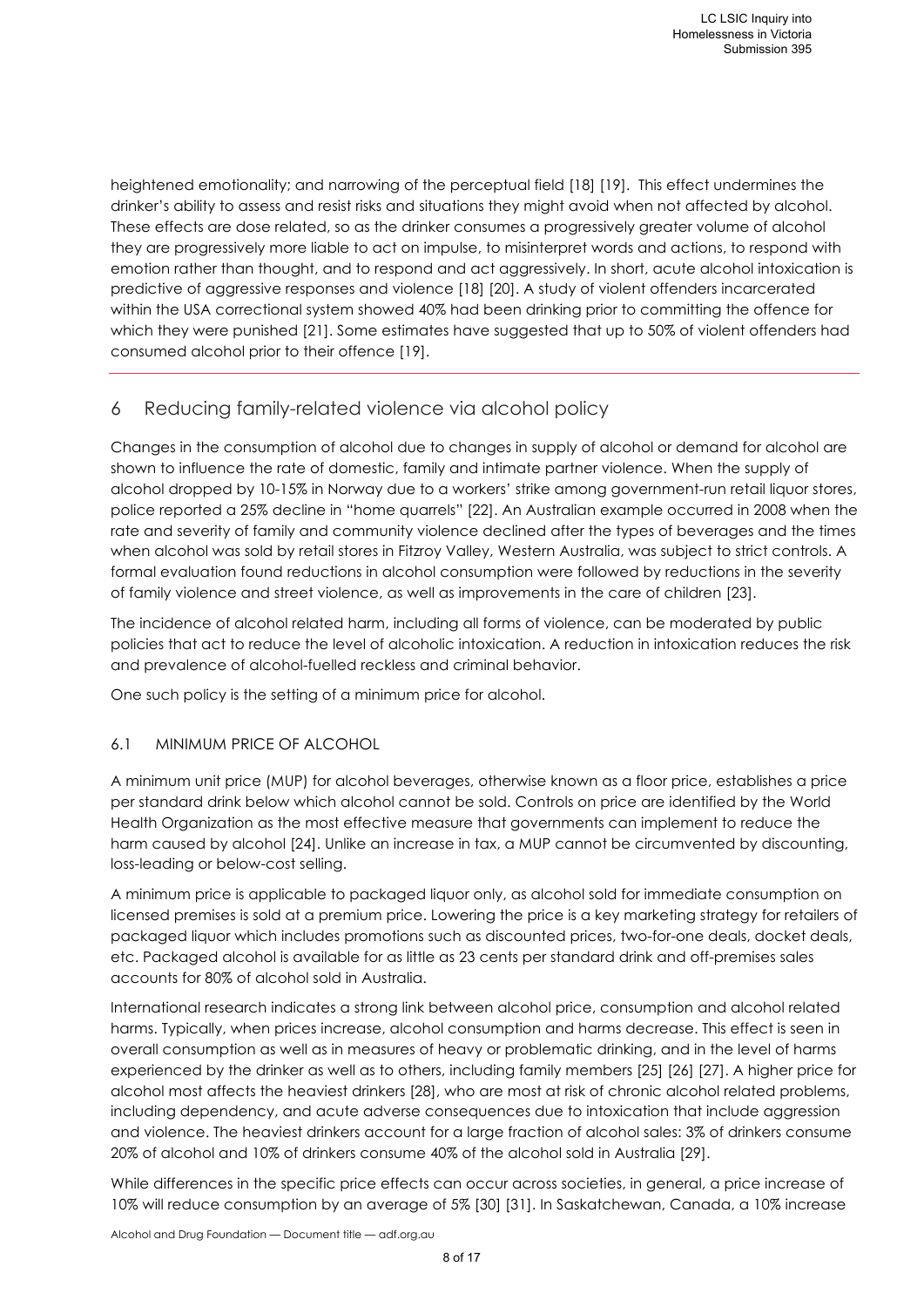in the minimum price per standard drink resulted in an overall decline in consumption of 8.4% [32] and was associated with an 8.0 per cent decrease in night-time alcohol-related traffic offences in men, and a 19.7 per cent reduction in observed violent offences at four months) [33]. Similarly, In British Columbia, a 10 per cent increase in the floor price was associated with a 3.4 per cent reduction in consumption; an 8.9 per cent reduction in acute alcohol attributable hospital admissions; a 9.2 per cent reduction in chronic alcohol-attributable admissions two years later [34]; and a 31.7 per cent reduction in wholly alcohol-attributable deaths [35].

The Northern Territory government introduced a minimum price of \$1.30 per standard drink in 2018 among a range of other policies designed to lower alcohol related harms. Recent modelling has indicated that the impact of the NT minimum price could reduce alcohol consumption by heavy drinkers of 12 standard drinks per week [28]. That result would likely lower the incidence of intoxication as well as the levels of intoxication experienced by a high-risk population. Early indications of the NT reforms are positive, with a reduction in alcohol-related assaults, emergency department presentations and domestic violence in key centres across the Territory after twelve months [36].

**Recommendation 3:** That the Committee recommend the government investigate the impact on family domestic and intimate partner violence of the introduction of a minimum price for alcohol in Victoria.

#### 6.2 REDUCING RECIDIVISM BY VIOLENT OFFENDERS

Purposive interventions have demonstrated that violent offending by recidivist offenders, including the reduction of domestic and family assaults, can be reduced when the offenders' use of psychoactive substances is controlled. Two examples are the Sobriety 24/7 program in South Dakota and the HOPE program in Hawaii.

#### **6.2.1 SOUTH DAKOTA'S SOBRIETY 24/7 PROGRAM**

A successful drink drive program in South Dakota (USA) indicates how reducing the demand for alcohol, and subsequently reducing problematic drinking among high risk populations reduces family related violence. The 24/7 Sobriety Program offers recidivist drink-drivers an incentive to abstain from alcohol: recidivists avoid further sanctions, when they agree either to be breath tested twice per day or wear a bracelet that continuously monitors the presence of alcohol. If they breach the agreement or reoffend they are subject to immediate penalties, including incarceration. In addition to a 12 per cent reduction in drink driving, an evaluation of 24/7 Sobriety found a nine per cent reduction in arrests for intimate partner violence after the program was implemented [37].

#### **6.2.2 HAWAII'S OPPORTUNITY PROBATION WITH ENFORCEMENT**

Hawaii's Opportunity Probation with Enforcement (HOPE) program has improved the compliance of individuals on probation through a strict behavioural contract [38]. Probationers on the HOPE program are required to provide a drug test specimen on any day without notice and face an immediate penalty if they fail that or any other probationary requirement e.g. failing to attend meetings or failure to comply with treatment. A breach of the contract is subject to a swift and certain penalty—a short stay in jail (on weekends to preserve employment opportunities). Among a group of probationers with a history of methamphetamine use the proportion of failed drug tests under HOPE declined by 80%; for a group of 685 probationers the rate of missed appointments dropped from 13.3 to 2.6 and failed drug tests fell from 49.3 percent to 6.5 per cent [38].

The key tenets of the program are based on a body of literature that indicates that sanctions alone (without concern for swiftness or certainty) have little deterrent effect and may be criminogenic. The governing principle of HOPE is that sanctions are delivered swiftly, with certainty, and that the penalty should be proportionate to the particular violation of the agreement [39]. A similar program in Texas,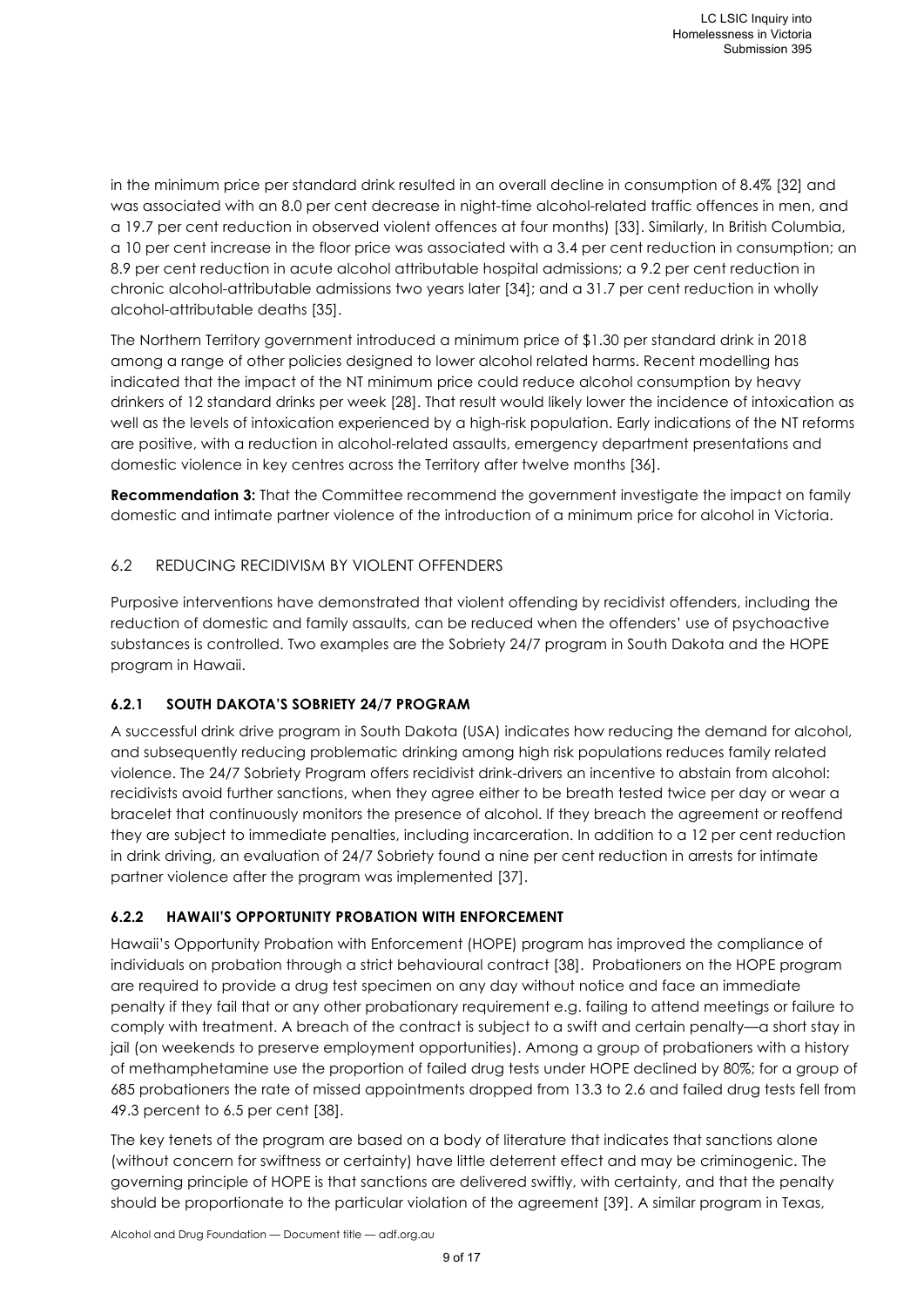USA, the Supervision with Intensive Enforcement (SWIFT) program has produced similar results. When compared to a matched comparison group, SWIFT participants were significantly less likely to breach their probation, half as likely to have probation revoked, and half as likely to be convicted for new criminal offences. In a pre-post study, subjects in SWIFT reduced their general technical violations by a fifth and their positive drug tests by a quarter, but the probability of a jail sanction as well as the average number of jail days increased [39].

**Recommendation 4:** That the Committee recommend that he 24/7 Sobriety Program and the HOPE project should be utilised as models for the testing of the approach with recidivist violent offenders in Victoria.

# 7 Housing the chronic homeless

Housing schemes known as Housing First have achieved success in enabling chronically homeless people to gain access to and maintain long term accommodation. The Housing First model originated in New York and its positive outcomes have led to the approach being trialled and adapted in many countries across the western world in North America, Europe and Australia [40] [41] [4] [42].

# 7.1 HOUSING FIRST

Housing First (HF) is an approach to remedying the housing problem for chronically homeless people who usually have a serious mental health condition and often a comorbid substance use disorder [4] [43] [44] [45] [46]. Core principles of HF include the understanding that a secure and habitable dwelling is a human right that is owed homeless people; that homeless people should be supported to exercise some choice in their living arrangements; that offers of housing are not conditional on the client changing their behavior; and that the commitment to the client extends beyond the issue of housing and seeks to help the client function in an optimal manner. [40]

The Housing First approach is to place and maintain homeless people in housing by providing intensive personal support and offering a range of housing and social services to help them maintain their equilibrium [47] [42]. Unlike traditional housing services that employ the 'continuum of care' model and requires the client to be drug free and comply with psychiatric care [44] HF does not demand abstinence or compliance with medical treatment [3]. Apart from delivering sustained accommodation, HF seeks to promote the client's general health, wellbeing and social integration, which entails their involvement in the community and access to meaningful and productive activity.

#### **7.1.1 HOUSING FIRST IN NORTH AMERICA**

Tsembris *et a*l reported on an early Housing First project in New York in which a total of 225 chronically homeless people with a psychiatric disorder were allocated either to an HF project (n=99) or to a traditional Continuum of Care (CoC) approach (n=126) [43]. The experimental HF group gained immediate access to housing and had round the clock support from a multi-disciplinary Assertive Community Treatment team (ACT) which could provide mental health and drug treatment, and other services, if required. The HF clients did not need to maintain sobriety or comply with mental health advice, whereas clients of the CoC programs needed to do so.

At two year follow up, 80% of the HF group remained in residence; they reported faster access to housing, more time in stable housing, and higher levels of autonomy than the control group. There was not a significant difference between the groups in substance use or in psychiatric symptoms. The result was interpreted as evidence that HF was more effective than the traditional approach which required the vulnerable to 'earn' their place by negotiating prior drug and mental health treatments [43].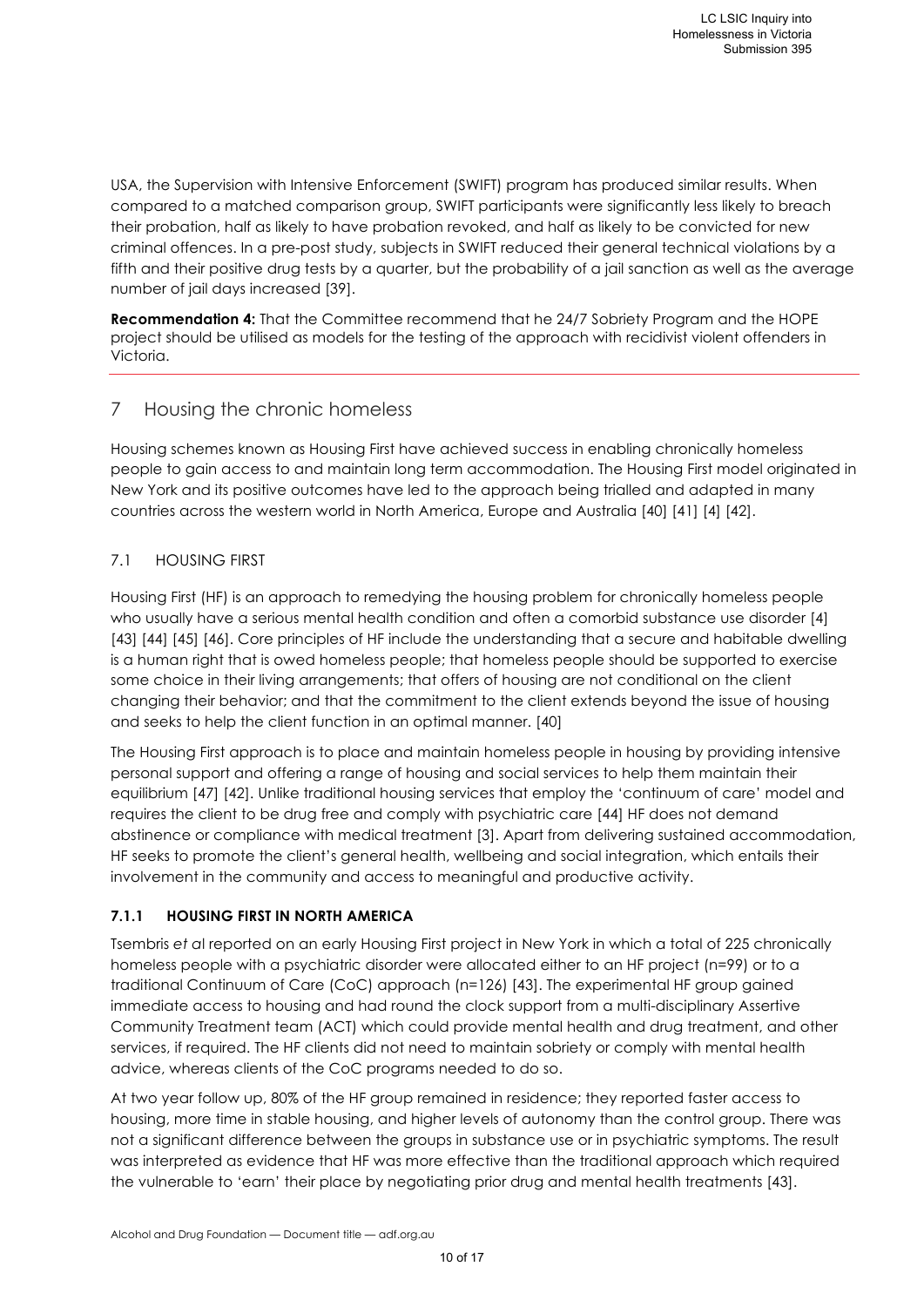Numerous studies have repeated the finding that HF approach leads to better housing outcomes for long term homeless people including earlier (i.e. rapid) access to housing, greater choice in housing options, and greater stability and longer occupation of housing [43] [47] [48]. Other reported improvements included HF clients having a greater sense of autonomy and control [45], making fewer visits to hospital emergency rooms and hospital admissions [3], having less contact with the criminal justice system [49] [50], and making less use of community services [45]. Results for substance use was mixed as some studies found showed substance use declined, [41] some found an increase, some reported no change [3] and one reported reduced alcohol use but no change in use of illicit drugs [48].

In Canada in 2008 the Mental Health Commission established the At Home/Chez Sois project (AHCS) within five cities to compare the effectiveness of HF and Treatment as Usual (TAU) for homeless clients who were diagnosed with a mental illness [51]. Final results for the AHCS showed the HF intervention had substantially better gains in housing stability over TAU and modest improvements in community integration and quality of life; however, client mental health and substance use problems improved in both HF and TAU approaches with no advantage for HF [3].

Another analysis compared the outcomes for clients with a Substance Use Dependency (SUD) with the clients without a drug dependency. This analysis confirmed HF was superior to TAU in meeting the primary aim of providing housing and that it was equally effective with drug dependent and non-drug dependent clients [3]. The study concluded "…large gains in the time spent in housing were generally achieved and maintained over 2 years regardless of SUD status at baseline" (p143) [3]. However, those with a drug dependency were slightly less likely to be housed at the end of the project [3]. Both HF and TAU clients with a SUD improved on measures related to their community functioning and quality of life [3].

# **7.1.2 HOUSING FIRST IN EUROPE**

The Housing First approach was formally tested in five cities across Europe (Copenhagen, Lisbon, Amsterdam, Glasgow and Budapest) between 2011-13 where sustained housing was sought for longterm homeless [52]. Clients at all locations had high levels of substance abuse – mainly alcohol at four of the sites while heroin dependence was common in Glasgow. A positive housing result was found overall as a retention rate of 80-90% obtained at four of the five sites; the exception was Budapest, which had the least fidelity to the HF model. The study concluded that people with severe needs were capable of sustaining a permanent tenancy when they have access to high levels of support, such as provided by the Assertive Community Treatment teams. Results for the secondary aims of HF were mixed: there was an overall improvement, including a reduction in substance use for many clients, though drug use increased for some people. Most of the more than one-third of the clients (39%) who were diagnosed with a mental health problem had improved mental health; however, the results for paid employment, managing financial security and social integration were less positive. The author suggested future HF programs should be informed by the understanding that sustained funding would be required, especially for clients with the most complex needs for whom future paid employment is not a feasible option. Finally, the study concluded that the Housing First approach was successful and should be promoted by all levels of government, while further studies of its cost-effectiveness were desirable [52].

#### **7.1.3 HOUSING FIRST IN AUSTRALIA**

A study in Sydney compared the impact of two HF modes on criminal justice outcomes, quality of life and social connectedness for a small group of participants (n=63) drawn from the long term homeless [53]. In this case, the HF participants were living either in a private rental-market dwelling, (n=37), known as a 'scattered site' (SS), or in public housing on a single site, (n=26), known as a 'congregated site' (CS). Over half the sample had been sleeping rough for five years, most had a cognitive impairment, they reported a median of two mental health disorders and 45% had a substance dependency.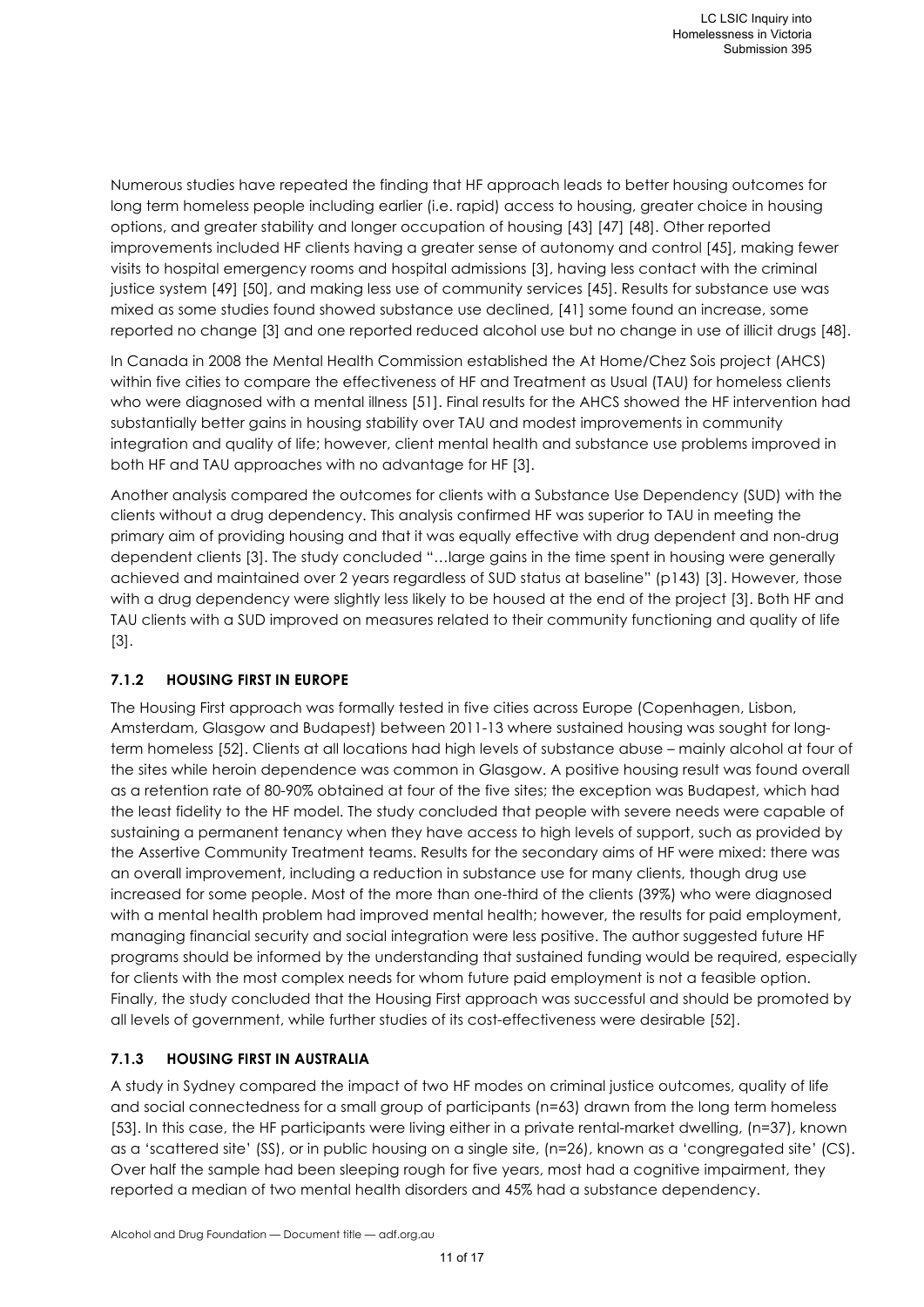Engagement with the criminal justice system was assessed as being stopped by police, held in custody overnight, attended court on a criminal matter, incarceration in an adult prison, supervision by a parole officer. From baseline to the follow-up at 12 months, contacts with the criminal justice system among SS clients decreased from 1.4 to 0.9, while among CS clients they increased from 0.9 to 1.3. In addition, the likelihood of CS clients attending court increased during the period while the SS CS clients' likelihood of attending court declined. On the matters of quality of life and social connections there was not a significant distinction between the groups, although SS participants had reduced contact with their case manager whereas the CS residents maintained regular contact with their case manager. Other nonsignificant changes included more SS clients feeling bored over time (up from 56% to 70%), while the proportion of CS clients who reported losing their temper dropped from 61% to 33%.

**Recommendation 5:** That the Committee acknowledge the success of the Housing First approach to providing accommodation for homeless people.

**Recommendation 6:** That the Committee recommend the Housing First principles be adopted by homeless housing projects in Victoria.

# 8 Effective harm reduction support for drug dependent homeless

The Australian 2016 Illicit Drug Reporting System report revealed high levels of homelessness among people who inject drugs regularly: 86% of Victorian respondents had a lifetime experience of homelessness; 31% were currently homeless; 10% had been homeless for 1-2 years, 17% for 2-5 years and 26% for more than five years [54]. The most common form of lifetime and current homelessness was 'sleeping rough' for 26% and 25% respectively [54]. Drug overdose has been ascribed as the most common source of death among the homeless [55] and it is reported as contributing to a mortality rate for homeless youth that is ten times that of housed youth [56].

#### 8.1 DRUG CONSUMPTION ROOMS

'Drug consumption rooms' are designed to protect marginalised drug users, especially those who are homeless or whose housing is insecure, and who use drugs on the streets or in other hazardous conditions [57] [58] They are most likely to use drugs daily, to experience overdose, and to endure other bodily harms and infections due to injection practices.

DCRs have operated in Europe for over thirty years and in Canada and Australia (i.e. the Sydney Medically Supervised Injection Centre) for nearly two decades [59] While the major goals are to reduce morbidity and mortality, and to reduce drug use in public and improve public amenity surrounding urban drug markets, DCRs also promote drug users' access to social, health and drug treatment facilities [58].

A survey of regular injecting drug users in 2019 in Victoria revealed their marginal status: 90% were unemployed; 45% had experienced an injection-related health problem in the previous month and 26% had experienced an overdose in the previous twelve months, In addition 42% had a mental health problem in the previous six months but only half (54%) had sought assistance from a health professional. For the last episode of injection, nearly half (45%) had not injected in a private home [60].

Prior to the establishment of a two year trial of a medically supervised injection centre in North Richmond in 2019, [61] the Victorian Coroner acknowledged that supervised injecting facilities present an opportunity to engage with drug users who do not usually seek assistance [62]. DCRs maintain contact with high risk drug users who may have no other contact with support resources [63] Findings from the Sydney MSIC report that 80% of frequent clients have accepted a referral for dependence treatment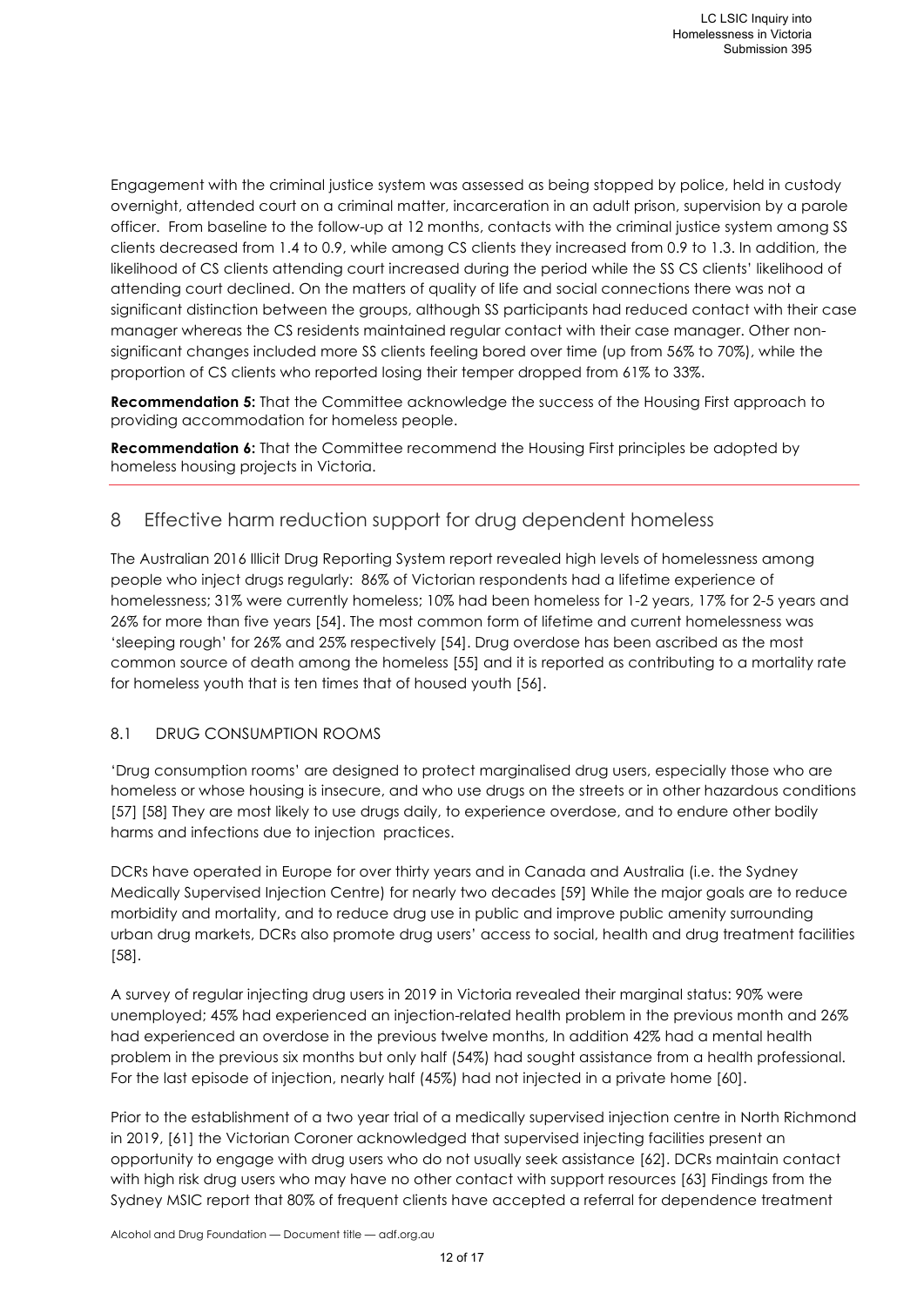[64]. Similarly, a report into Vancouver's *Insite* showed a 30% increase in the rate of long term treatment for drug dependence amongst those regularly involved in SIFs [65]. Further research supports that clients frequently attending SIFs are more likely than other injecting users to report engaging with treatment services [63].

While the two-year trial of a medically supervised injection centre in North Richmond is yet to conclude, the international evidence suggests DCRs are a positive service for the marginal homeless people with a drug dependency. No person has died of an overdose in a DCR worldwide, there is no evidence they increase drug use or frequency of injecting, and there is evidence that they facilitate rather than delay entry to treatment.

While DCRs emerged to protect and support people who inject drugs, DCRs in Europe now allow for people to smoke or inhale their substances [66]. This development allows for changes in the clients' drug preference and method of ingestion and it is health promoting because it encourages less hazardous forms of drug administration.

#### 8.2 WET ROOMS

The 'wet room' is an early version of a DCR, a setting in which homeless alcohol dependent people, for whom alcohol treatment is neither a possible nor realistic option, are provided with or permitted to consume alcohol as a harm reduction exercise. Wet rooms have been implemented in Britain since the 1970s, in Canada since 1995 and the Netherlands more recently [67] [68] [69].

In Ottawa, a formal study of a Managed Alcohol Project (MAP) involved the dispensation of alcohol to 17 'chronically alcoholic homeless clients' who were accommodated in a homeless shelter [68]. The participants had been homeless for at least two years prior to the study, had decades-long histories of heavy drinking, most had at least one psychiatric diagnosis and sturdy records of contact with police and emergency health services. The MAP provided them with housing, health care and alcohol on demand as the pparticipants could request a maximum of 140 mL of wine or 90 mL of sherry each hour, from 0700– 2200, seven days per week. Medical care was provided 24 hours per day by nurses and two physicians. Over the 24 months of the project, three clients died from diseases common to homeless and alcohol dependent people. Of 11surviving clients, for whom full data was available, the average number of daily drinks consumed dropped from 46 to eight; encounters with police dropped by 51% and visits to hospital emergency rooms declined by 36%.

In the Netherlands wet rooms that aim to prevent street crime and nuisance by alcohol dependent homeless people operate in 20 cities; in some limits are placed on the type and amount of alcohol that can be consumed by the client in a given period of time while in others alcohol is supplied by the institution; some rooms require the client to be breath tested to gauge blood alcohol concentration on entry. Health workers value the wet room because it allows regular contact with a marginalised population and most of the centres offer basic care, attempt to stabilise the client's drinking and encourage them to consider alcohol treatment [69].

Dug consumption rooms and wet rooms offer a range of health and social services for homeless people who are vulnerable to a host of problems including ill-health, substance related disease, violence

**Recommendation 7:** That the Committee recommend that Victoria continue to utilise drug consumption rooms to protect homeless clients from preventable disease and to strengthen their connection to drug treatment and other health and housing services.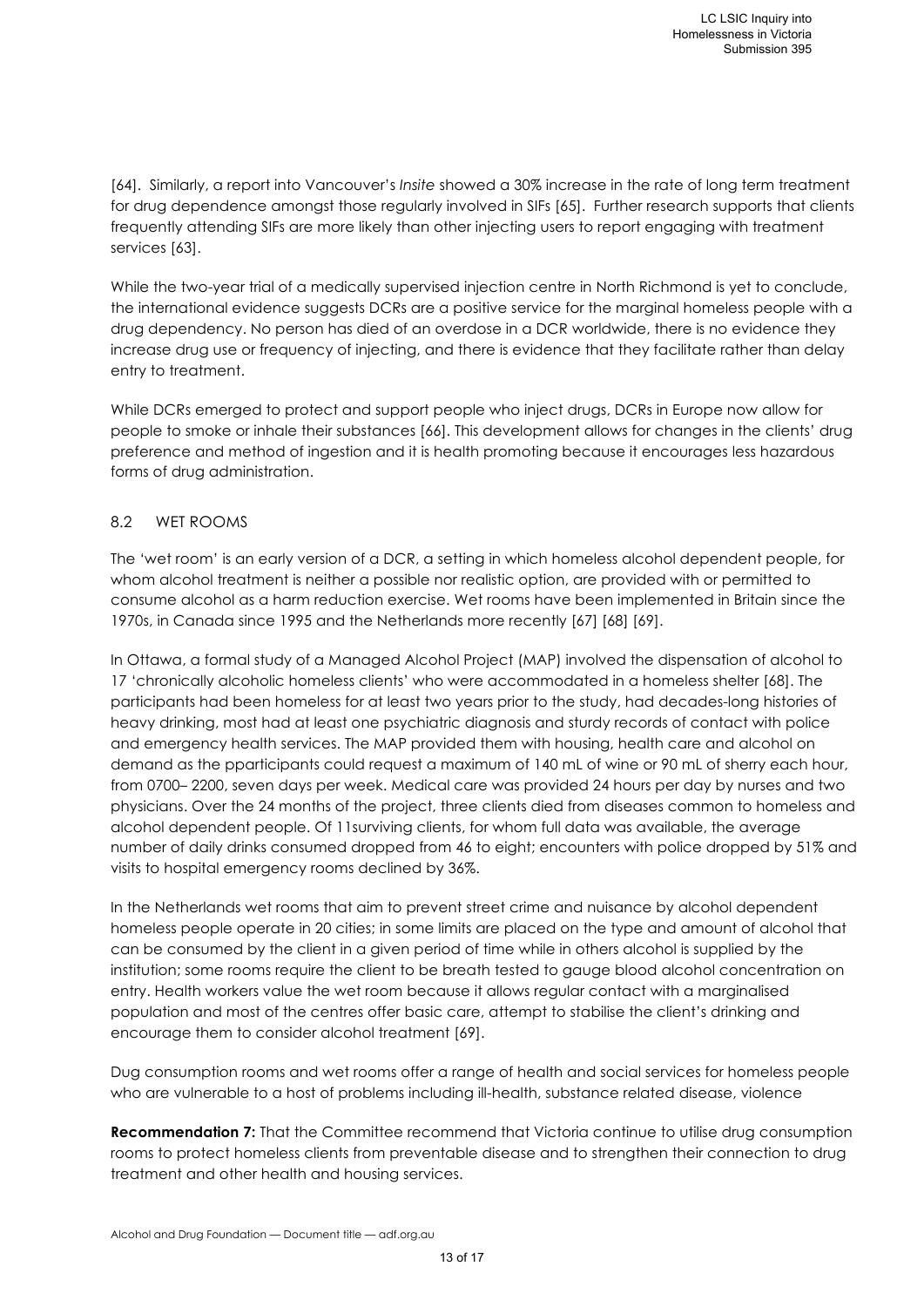**Recommendation 8:** That the Committee recommend that the medically supervised injection centre in North Richmond allow clients to use other methods of administration than intravenous injection.

**Recommendation 9:** That the Committee recommend Victoria undertake a trial of wet rooms to provide protection for alcohol dependent homeless people and to strengthen their connection to alcohol treatment and other health and housing services.

#### 9 Recommendations

**Recommendation 1:** That the Committee recommends that homeless services account for and address the issue of severe alcohol and drug use among homeless people.

**Recommendation 2:** That the Committee acknowledge the role of dysfunctional drinking of alcohol by many recidivist perpetrators of family, domestic and intimate partner violence.

**Recommendation 3:** That the Committee recommend the government investigate the impact on family domestic and intimate partner violence of the introduction of a minimum price for alcohol in Victoria.

**Recommendation 4:** That the Committee recommend that the 24/7 Sobriety Program and the HOPE project should be utilised as models for the testing of the approach with recidivist violent offenders in Victoria.

**Recommendation 5:** That the Committee acknowledge the success of the Housing First approach to providing accommodation for homeless people.

**Recommendation 6:** That the Committee recommend the Housing First principles be adopted by homeless housing projects in Victoria.

**Recommendation 7:** That the Committee recommend that Victoria continue to utilise drug consumption rooms to protect homeless clients from preventable disease and to strengthen their connection to drug treatment and other health and housing services.

**Recommendation 8:** That the Committee recommend that the medically supervised injection centre in North Richmond allow clients to use other methods of administration than intravenous injection.

**Recommendation 9:** That the Committee recommend Victoria undertake a trial of wet rooms to provide protection for alcohol dependent homeless people and to strengthen their connection to alcohol treatment and other health and housing services.

# 10 Works Cited

- [1] J. Blanchard, "Politico. London Playbook. Interview with James Brokenshire," 24 12 2018. [Online]. Available: https://www.politico.eu/newsletter/london-playbook/politico-london-playbook-time-to-pause-happy-brexmas-war-isover-brokenshire-exclusive/. [Accessed 17 March 2020].
- [2] Australian Institute of Health and Welfare, "Specialist homelessness service annual report 2018-19," AIHW, Canberra, 2019.
- [3] K. Urbanoski, S. Veldhuizen, M. Krausz, C. Schutz and J. M. Somers, "Effects of comorbid substance use disorders on outcomes in a Housing First intervention for homeless people with mental illness," *Addiction,* vol. 133, pp. 137-145, 2017.
- [4] A. Tinland, C. Fortanier, V. Girard and C. Laval, "Evaluation of the Housing First program in patients with severe mental disorders in France: study protocol for a randomized controlled trial," *Trials,* vol. 14:309, 2013.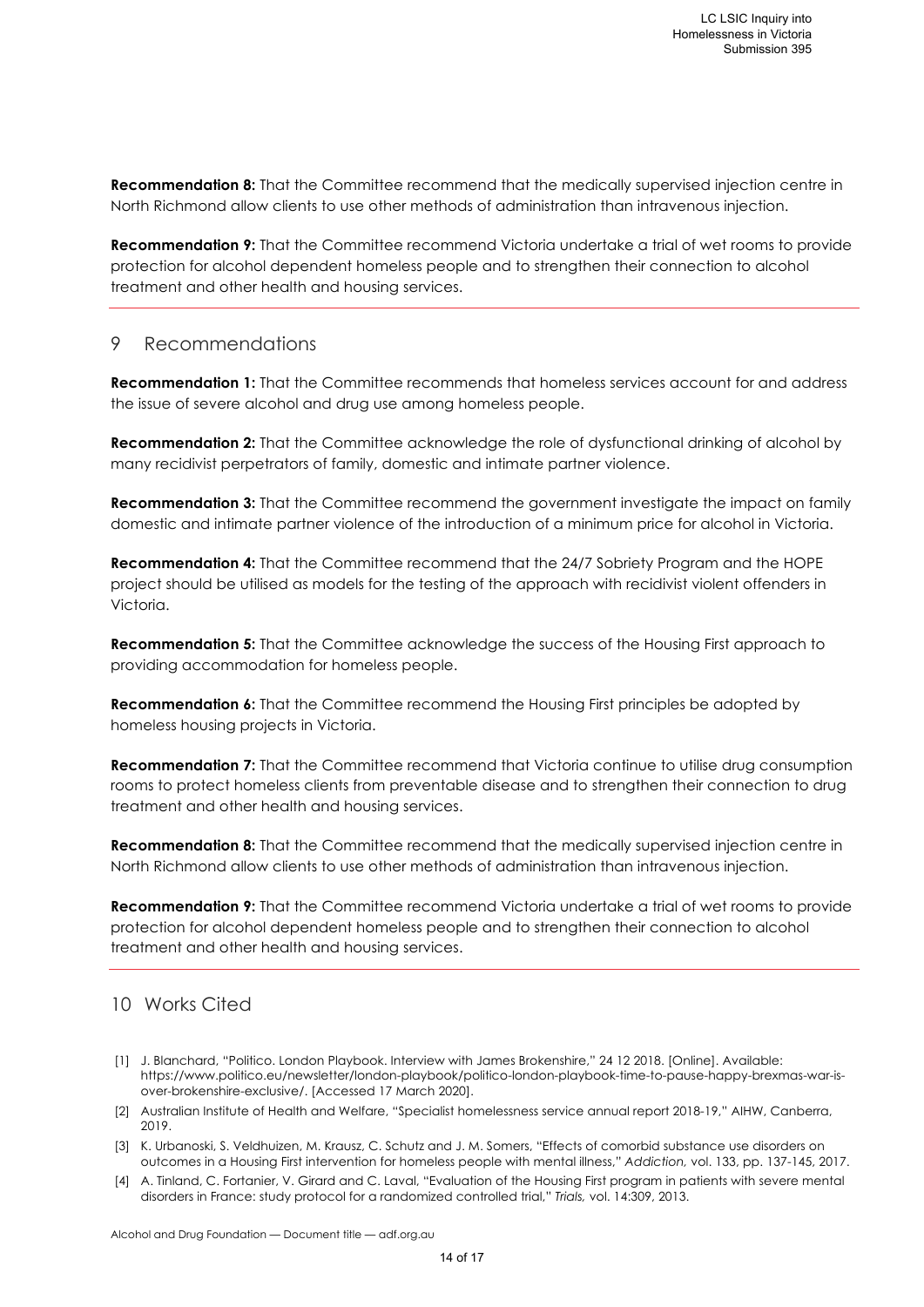[5] Australian Bureau of Statistics, "Information Paper - A Statistical Definition Of Homelessness 4922.0," 2012. [Online]. Available:

https://www.ausstats.abs.gov.au/ausstats/subscriber.nsf/0/B4B1A5BC17CEDBC9CA257A6E00186823/\$File/49220\_2012.p df. [Accessed 3 March 2020].

- [6] Australian Bureau of Statistics, "Census of Population and Housing: Estimating Homelessness, 2016," 2018. [Online]. Available: https://www.abs.gov.au/ausstats/abs@.nsf/mf/2049.0. [Accessed 2 March 2020].
- [7] Council for Homeless People, 2018. [Online]. [Accessed 2 March 2020].
- [8] AIHW, *Specialist Homeless Services Victoria 2018-19 Factsheet,* Commonwealth of australia, 2019.
- [9] Austraian Institute of Health and Welfare, "Family domestic and sexual violence in Australia," AIHW, Canberra, 2018.
- [10 N. Donnelly, P. Menendez and N. Mahoney, "The effect of liquor licence concentration areas on rates of assault in  $\mathbf{1}$ Issues in Crime and Justice No.181," NSW Bureau of Crime Statistics and Research, Sydney, 2014.
- [11 M. Livingston, "A longitudinal analysis of alcohol outlet density and domestic violence. Addiction 106(5):919-925.," ] *Addiction,* vol. 106, no. 5, pp. 919-25, 2011.
- [12 World Health Organisation, "Preventing intimate partner violence and sexual violence against women: Taking action  $\mathbf{1}$ and generating evidence," WHO, Geneva, 2010.
- [13 P. Miller, E. Cox, B. Costa, R. Mayshak, A. Walker, S. Hyder, L. Tonner and A. Day, "Alcohol/Drug Involved Family ] Violence in Australia," Commonwealth of Australia, 2016.
- [14 N. Donnelly, P. Menendez and N. Mahoney, "The effect of liquor licence concentrations in local areas on rates of  $\bf{l}$ assault in New South Wales.," Crime and Justice Bulletin no. 181., Sydney, 2015.
- [15 K. Graham, P. Miller, T. Chikritzhs and M. Bellis, "Reducing intoxication among bar patrons: some lessons from  $\bf{l}$ prevention of drinking and driving," *Addiction, 1-6. ,* 2013.
- [16 K. Graham, D. Osgood, S. Wells and T. Stockwell, "To what extent is intoxication associated with aggression in bars? A  $\bf{l}$ multilevel analysis," *Journal of Studies on Alcohol,,* vol. 67, no. 3, pp. 382-390, 2006.
- [17 S. Boyle, L. Mortensen, M. Groenbak and J. Barefoot, "Hostility, drinking pattern and mortality," *Addiction,* vol. 103, pp. ] 54-59., 2008.
- [18 S. Wells and P. F. Tremblay, "Every Male in There Is Your Competition": Young Men's Perceptions Regarding the Role of  $\bf{l}$ the Drinking Setting in Male-to-Male Barroom Aggression," *Substance Use & Misuse ,* vol. 44, no. 9-10, pp. 1434-62 ·, 2009.
- [19 K. Graham and R. Homel, Raising the Bar: Preventing aggression in and around bars, pubs and clubs, Devon: Willan ] Publishing, 2008.
- [20 P. Miller, J. Tindall and A. Sonderlund, "Miller, P., Tindall, J., Sonderlund, A., & al, e. (2012). Dealing with alcohol-related ] harm and the night-time economy (DANTE). National Drug Law Enforecement Research Fund," 2012.
- [21 R. Room and I. Rossow, "The Share of Violence Attributable to Drinking," *Journal of Substance Use,* pp. 218-228, 2001.  $\bf{l}$
- [22 O. Horverak, "The 1978 strike at the Norwegian wine and spirits monopoly.," *British Journal of Addiction,* vol. 78, no. 1, ] pp. 51-66., 1983.
- [23 S. Kinnane, F. Farringdon, L. Henderson-Yates and H. Parker, "Fitzroy Valley alcohol restriction report: An evaluation of  $\blacksquare$ the effects of a restriction on take-away alcohol relating to measurable health and social outcomes, community perceptions and behaviours after a 12 month period.," Drug and Alcohol Authority, Western Australia, 2009.
- [24 D. Jernigan and P. Tragenstein, "Global developments in alcohol policies: Progress in implementation of the WHO ] global alcohol strategy to reduce the harmful alcohol use since 2010," World Health Organization, Geneva, 2017.
- [25 T. Babor, "Alcohol: No Ordinary Commodity," Oxford University Press, Oxford, 2010.
- [26 P. Anderson and B. Baumberg , "Alcohol in Europe: a public health perspective. A report for the European ] Commission.," London: Institute of Alcohol Studies, London , 2006.
- [27 WHO, "WHO Expert Committee on Problems Related to Alcohol Consumption: second report.," WHO Technical Report ] Series No. 944, Geneva, 2007.
- [28 H. Jiang, M. Livingston, R. Room and S. Callinan, "Modelling the effects of alcohol pricing policies on alcohol ] consumption in subpopulations in Australia," *Addiction,* no. https://doi.org/10.1111/add.14898, 2020.
- [29 A. Sharma, B. Vandenberg and B. Hollingsworth, "Minimum pricing of alcohol versus volumetric taxation: which policy ] will reduce heavy consumption without adversely affecting light and moderate consumers?," *PLOS ONE,* vol. 9, pp. 1- 13, 2014.
- [30 A. C. Wagenaar, M. J. Salois and K. A. Komro, "Effects of beverage alcohol price and tax levels on drinking: a meta-] analysis of 1003 estimates from 112 studies.," *Addiction,* vol. 104, no. 2, pp. 179-190, 2009.
- [31 C. Gallett, "The demand for alcohol: a meta-analysis of elasticities," *Australian Journal of Agricultural and Resource*  ] *Economics,* vol. 51, pp. 121-135, 2007.
- [32 T. Stockwell, J. Zhao, G. N and et al., "The Raising of Minimum Alcohol Prices in Saskatchewan, Canada: Impacts on ] Consumption and Implications for Public Health," *American Journal of Public Health,* vol. 102, no. 10, pp. 103- 110, 2012.

]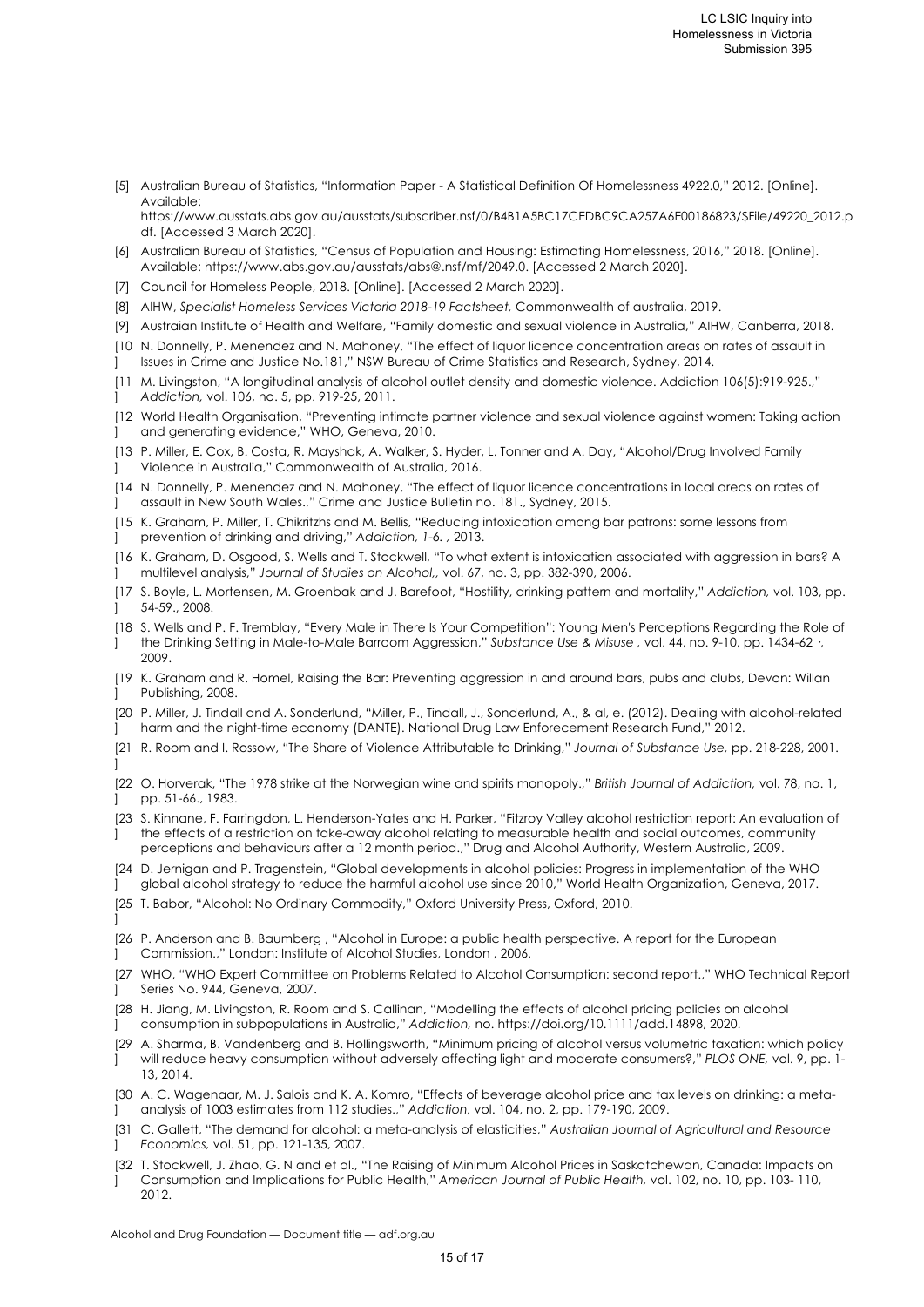- [33 T. Stockwell, J. Zhao , A. Sherk, R. Callaghan, S. Macdonald and J. Gatley, "Assessing the impacts of Saskatchewan's  $\mathbf{1}$ minimum alcohol pricing regulations on alcohol related crime," *Drug and Alcohol Review,* 2016.
- [34 T. Stockwell, J. Zhao, G. Martin, S. Macdonald, K. Vallance, A. Treno and J. Buxton, "Minimum alcohol prices and outlet ] densities in British Colombia, Canada: estimated impacts on alcohol-atrributable hospital admissions," *American*
- *Journal of Public Health,* vol. 103, no. 11, pp. 2014-2020, 2013.
- [35 J. Zhao, T. Stockwell, G. Martin, S. Macdonald, K. Vallance, A. Treno and J. Buxton, "The relationship between minimum ] alcohol prices, outlet densities and alcohol-atrributable deaths in British Colombia, 2002-09," *Addiction,* vol. 108, no. 6, pp. 1059-1069, 2013.
- [36 Foundation for Alcohol Research and Education, "Northern Territory Alcohol Harm Reduction Report," FARE, 2019.  $\bf{l}$
- [37 B. Kilmer, N. Nicosia, P. Heaton and G. Midgette, "Efficacy of Frequent Monitoring with Swift, Certain, and Modest ] Sanctions for Violations: Insights from South Dakota 24/7 Sobriety Project'," *American Journal of Public Health,* vol. 103, no. 1: e37-47, 2013.
- [38 US Justice Department, "HOPE in Hawaii: Swift and Sure Changes in Probation," National Institute of Justice , 2008. ]
- [39 A. Hawken, J. Kulick and K. Smith, "HOPE II: A Follow-up to Hawaiʻi's HOPE Evaluation," 2009. [Online]. Available: ] https://www.ncjrs.gov/pdffiles1/nij/grants/229023.pdf. [Accessed 18 March 2020].
- [40 N. Pleace, "Housing First Guide Europe," 2016.
- [41 B. Henwood, H. Dichter, R. Tynan, C. Simiriglia, K. Boermer and A. Fussaro, "Service use before and after the provision of ] scatter-site Housing First for chronically homeless individuals with severe alcohol disorders," *International Journal of Drug Policy,* vol. 26, pp. 883-886, 2015.
- [42 D. P. Watson, V. Shuman, J. Kowalsky, E. Golembiewski and M. Brown, "Housing First and harm reduction: a rapid ] review and document analysis of the US and Canadian open-access literature," *Harm Reduction Journal,* vol. 14:30, 2017.
- [43 S. Tsemberis, L. Gulcur and M. Nakae, "Housing First, Consumer Choice, and Harm Reduction for Homeless Individuals  $\bf{l}$ With a Dual Diagnosis," *American Journal of Public Health,* vol. 94, no. 4, pp. 651-6, 2009.
- [44 S. E. Collins, D. K. Malone and M. E. Larimer, "Motivation to change and treatment attendance as predictors of ] alcohol-use outcomes among project based Housing First residentsnts," *Addictive Behaviours,* vol. 37, pp. 931-939, 2012.
- [45 S. Collins, S. Clifasefi, E. A. Dana and M. P. Andrasik, "Where harm reduction meets housing first: Exploring alcohol's role ] in a project-based housing first setting," *International Journal of Drug Policy,* vol. 23, pp. 111-119, 2012.
- [46 P. Goering and D. Streiner, "Putting Housing First: The Evidence and Impact," *Canadian Journal of Psychiatry,* vol. 60, ] no. 11, p. 465–466, 2015.
- [47 H. Kallmen and M. Blid, "Free from Homelessness: Is "Housing First" the Solution? A Comparison with the "Staircase ] Model". A Feasibility Study.," *International Archives of Addictive Research and Medicine,* vol. 2, no. 1, 2016.
- [48 M. Kirst, S. Zerger, V. Misir, S. Hwang and V. Stergiopoulos, "The impact of a Housing First randomized controlled trial on  $\mathbf{1}$ substance use problems among homeless individuals with mental illness," *Drug and Alcohol Dependence,* no. http://dx.doi.org/10.1016/j.drugalcdep.2014.10.019, pp. 24-29, 2015.
- [49 E. Whittaker, T. Dobbins, W. Swift, P. Flateau and L. Burns, "First examination of varying health outcomes of the  $\bf{l}$ chronically homeless according to Housing First configuration," *Australian and New Zealand Journal of Public Health,*  vol. 41, no. 3, pp. 306-8, 2017.
- [50 S. Clifasefi, D. M. Malone and S. E. Collins, "Exposure to Project-based housing first is associated with reduced jail time ] and bookings," *International Journal of Drug Policy,* vol. 24, pp. 291-296, 2013.
- [51 T. Aubry, J. Bourque, P. Goering and S. Crouse, "A randomized controlled trial of the effectiveness of Housing First in a ] small Canadian City," *BMC Public Health,* vol. 19, no. https://doi.org/10.1186/s12889-019-7492-8, 2019.
- [52 V. Busch-Geertsema, "Housing First Europe Final Report," Housing First Europe, Bremen/Brussels, 2013.
- ]

]

- [53 E. Whittaker, P. Flatou, W. Swift, T. A. Dobbins and L. Burns, "Associations of Housing First configuration of crime and ] social connectedness among persons with chronic homelessness," *Psychiatric Services,* vol. 67, no. 10, pp. 1091-1097, 2016.
- [54 J. Stafford and C. Breen, "Australian Drug Trends 2016. Findings from the Illicit Drug Reporting System (IDRS). Australian ] Drug Trends series no.163," National Drug & Alcohol Research Centre, UNSW, Sydney, 2017.
- [55 K. M. Doran, N. Rahaia, R. P. McCormack, J. Miliana, D. Shelley, J. Rotrosen and L. Gelberg, "Substance use and ] homelessness among emergency department patients," *Drug and Alcohol Dependence,* vol. 188, pp. 328-333, 2018.
- [56 D. Santa Maria, N. Padhye, Y. Yang, K. Gallardo, G.-M. Santos, J. Jung and M. Businelle, "Drug use patterns and ] predictors among homeless youth: Results of an ecological momentary assessment," *The American Journal of Drug and Alcohol Abuse,* vol. 44, no. 5, p. 551–560, 2018.
- [57 British Columbia Ministry of Health, "Supervised Consumption Services. Operational Guidelines," British Columbia ] Ministry of Health / British Columbia Centre on Substance Use, British Columbia, 2016.